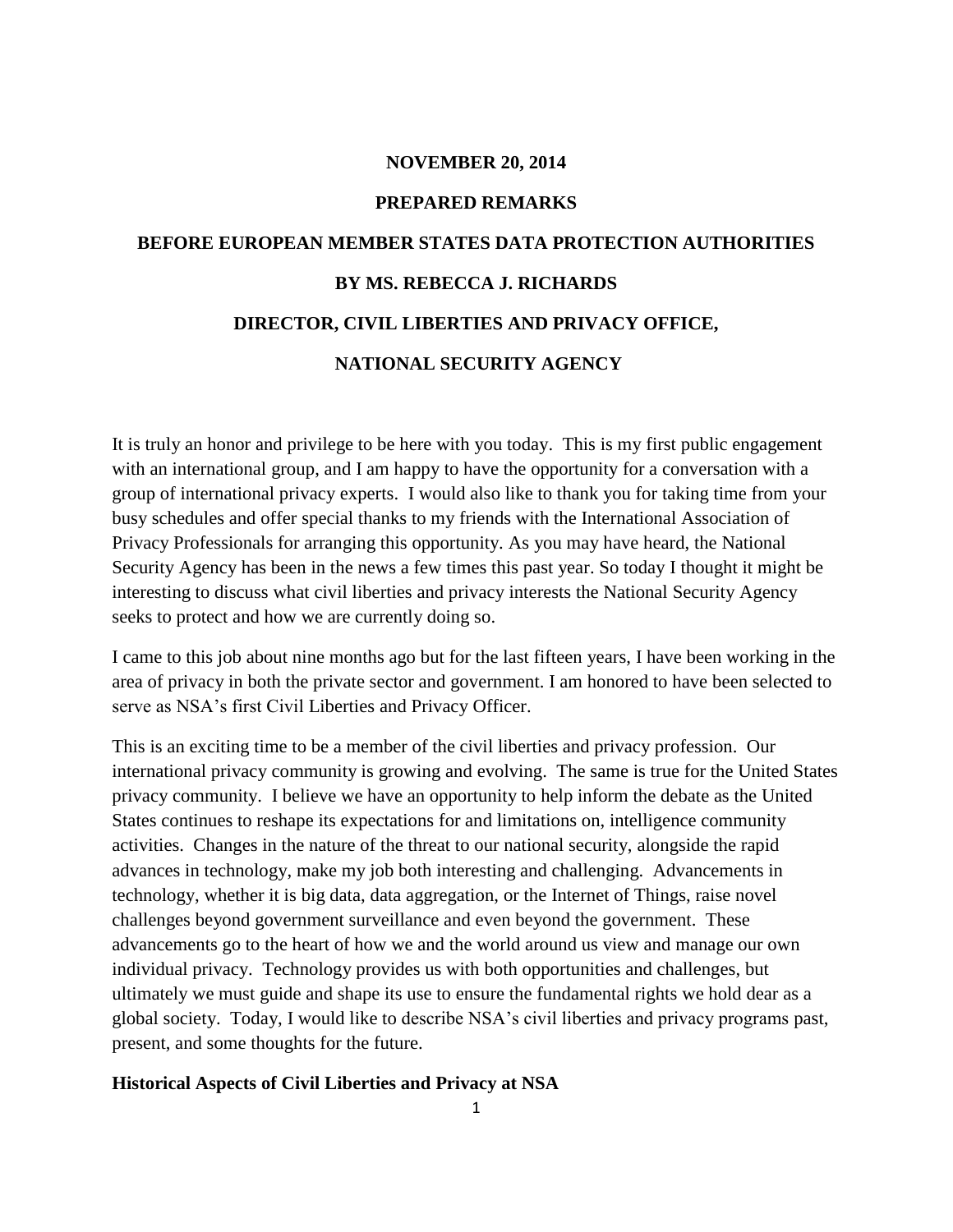Part of NSA's mission is to obtain foreign intelligence worth knowing in response to requirements and priorities validated and levied upon us by the Executive Branch. These intelligence requirements include counterterrorism, but also include helping to identify and stop the spread of nuclear, chemical, and biological weapons and helping to stop cyber attacks. Additionally, NSA works directly with and supports our troops and our allies by providing foreign intelligence for military operations abroad.

While the part of NSA's mission I've described is called Signals Intelligence or SIGINT, the other major portion of our mission is called Information Assurance. Although the Information Assurance mission is not the main topic for today, NSA also has the responsibility to protect national security systems to prevent others from obtaining U.S. government secrets and sensitive information.

As we consider NSA's civil liberties and privacy programs over the last sixty-two years, it is important to think about how the threat, technological, and societal landscape in which NSA conducts its SIGINT mission has changed.

- (1) *The threat has changed.* NSA previously operated in the Cold War era when the focus of collection for foreign intelligence was directed at nation-states, structured military units, and foreign intelligence services. While these threats remain from nation-states, they now also come from non-state actors, including terrorists operating in small groups or as individuals. This transition requires intelligence professionals to look at more, smaller, and decentralized targets to protect their nation.
- (2) *The technology has changed.* NSA previously operated in an environment where the communications between foreign intelligence targets were frequently conducted over separate, government owned and operated communications channels and equipment. In such cases they were easier to identify and isolate. Now foreign target communications are interspersed with ordinary commercial and personal communications. They flow over the same wires and air waves and are routed through multiple points all over the world. Additionally, the sheer volume and ability to analyze and manipulate big data, which has occurred as a result of significant advances in information technology, can expose information of a personal nature that may not have been previously discoverable and may not be of any foreign intelligence interest.
- (3) *How society thinks about civil liberties and privacy has changed.* We have come a long (and positive) distance in thinking through what ought to be private. Personal identifiable information was not a mainstream issue 25 years ago the way it is today. In reaction to technology and business practices that can organize data, quickly provide data to others, or create new uses for data already acquired, we've begun to reconsider what information is available about ourselves through privacy policies and, in some cases, specific legislation.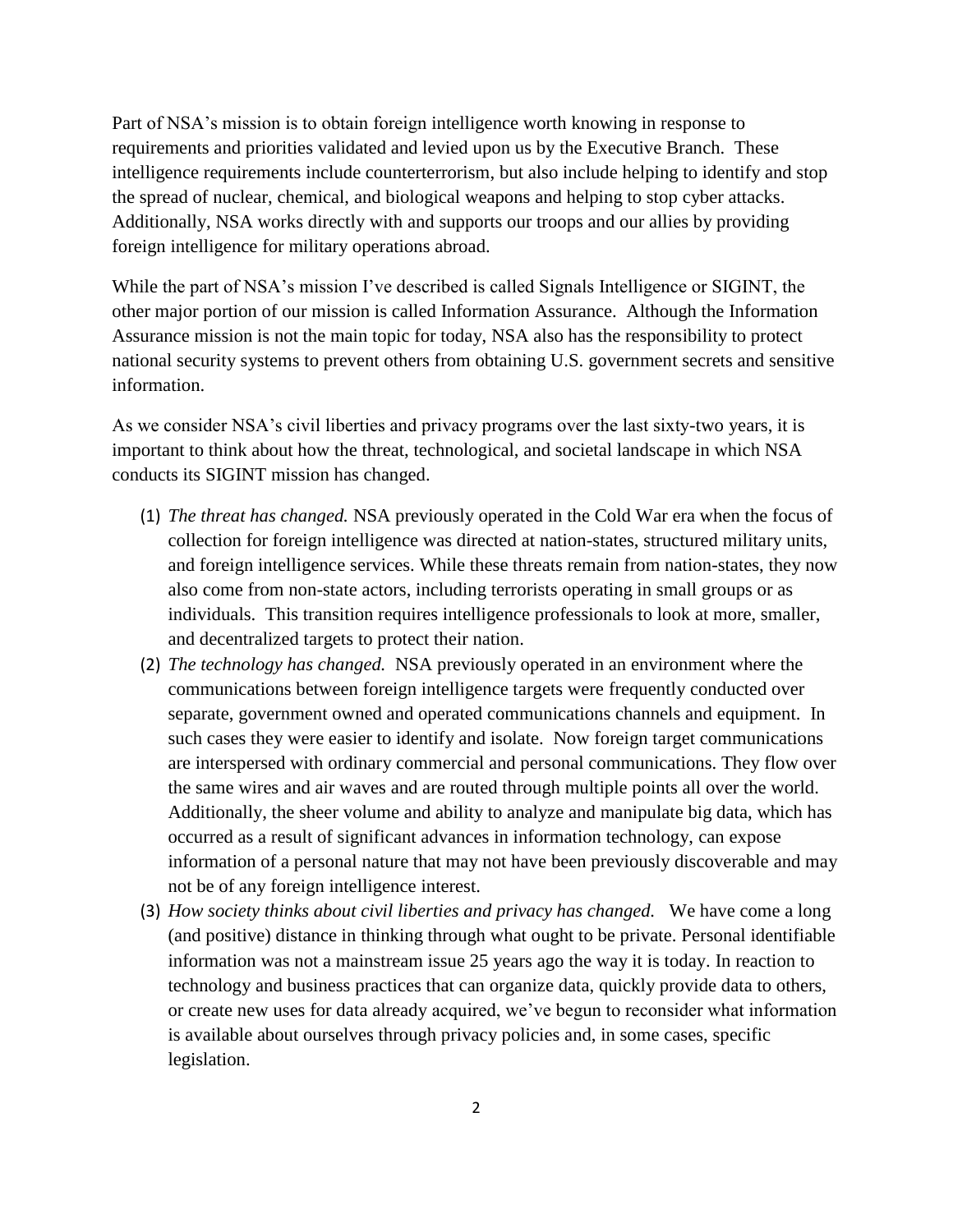#### **Historical Civil Liberties and Privacy Framework**

NSA's civil liberties and privacy protections have historically been driven primarily by U.S. Constitutional  $4<sup>th</sup>$  Amendment analysis – the touchstone of which is whether a particular search is reasonable under the particular circumstances. NSA has always applied this analysis, which examines the degree to which an action intrudes on individual privacy, to activities conducted under its primary authorities, namely, Executive Order (E.O.) 12333 and the Foreign Intelligence Surveillance Act (FISA). NSA's privacy protection programs implemented this calculus by analyzing where and how data was collected and the status of the individual or entity being targeted. NSA has consistently conducted extensive legal analysis as it considers new types of collection answering these types of questions.

NSA continues to address these interests through a strong compliance program. The compliance program is designed to provide reasonable assurances that NSA is following its legal and policy restrictions placed on collection, processing, analysis, production, and dissemination of U.S. person information. Many compliance activities are embedded into our technology and systems. Procedures are approved by the United States Attorney General and, for certain authorities such as FISA, these procedures are also reviewed and approved by the Foreign Intelligence Surveillance Court after adoption by the United States Attorney General. Long before I arrived, NSA had organizations, training, policies, procedures, internal and external oversight activities, and a strong compliance program to manage these mandates and procedures. Privacy protections include activities to delete data, limit the time data can be retained, and to put tools in place to reduce the likelihood that information on a U.S. person will be obtained. In instances where U.S. person information is related to the foreign intelligence requirements, identifying personal information is masked or minimized before relevant foreign intelligence may be disseminated to authorized and appropriately cleared personnel outside of NSA.

#### **Evolving Our Civil Liberties and Privacy Framework**

The current framework is aligned with how NSA is governed by the U.S. Constitution, Executive Order 12333, FISA, and their associated updates or amendments. As I have learned more about NSA and its compliance regime, it became clear that while this is certainly one way to address privacy concerns, it is somewhat different from how privacy concerns are addressed outside of NSA. Over the last fifteen years our Congress has passed a variety of laws to protect privacy in other parts of government and in the commercial sector. These laws and policies focus more on the *nature* and *use* of the data itself not *where it was collected* or *the citizenship status of the individual*.

With the explosion of the Internet and global communications, resulting in everyone using the same communications infrastructure, and a new Presidential policy for SIGINT that broadens the privacy protections beyond U.S. persons to include ordinary persons of all nationalities, I believe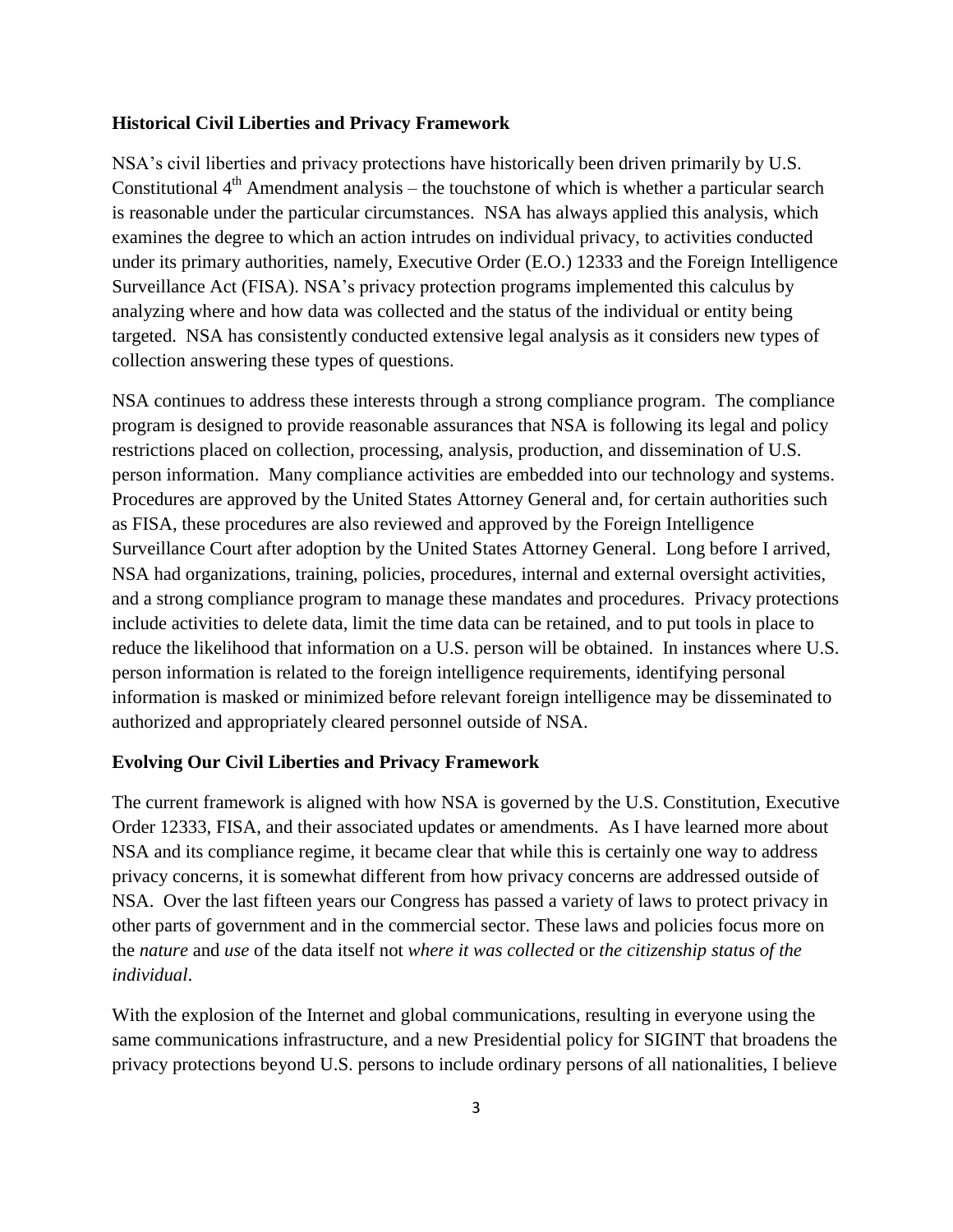we have an opportunity to bring together NSA's current civil liberties and privacy analysis with a broader approach to privacy and civil liberties. This new approach is a step in the right direction to support the President's Presidential Policy Directive (PPD-28) "Signals Intelligence Activities" mandate to recognize that "our signals intelligence activities must take into account that all persons should be treated with dignity and respect, regardless of their nationality or wherever they might reside, and that all persons have legitimate privacy interests in handling their personal information."

## **Incorporating the Protections of PPD-28**

The President issued this new policy on January 17, 2014 to ensure that the United States signals intelligence program operates in recognition of this changed landscape. Specifically, our President directed us to extend, to the maximum extent feasible, comparable privacy protections afforded to U.S. persons to ordinary persons of all nationalities. We are working hard to do just that.

Last month, the Office of the Director of National Intelligence, the organization that is responsible for coordinating the activities of the U.S. Intelligence Community, made public its interim report to provide an update regarding the implementation of PPD-28. The status report, entitled "Safeguarding the Personal Information of All People: A Status Report on the Development and Implementation of Procedures Under Presidential Policy Directive 28" is available to you online (icontherecord.tumblr.com) and provides additional guidance for elements of the intelligence community to translate principles from PPD-28 into procedures and practices. Specifically, PPD-28 and the Status Report call on the intelligence community to provide the following protections, among others. These words hold weight and represent the values and principles we hold dear. I wanted to share ten major points with specific language that may be of interest to you. They set the tone and tenor for our continued implementation:

- 1. Ensure that privacy and civil liberties are integral considerations in the planning of SIGINT activities.
- 2. Ensuring that, "the United States [does] not collect signals intelligence for the purpose of suppressing or burdening criticism or dissent, or for disadvantaging persons based on their ethnicity, race, gender, sexual orientation, or religion. Signals intelligence shall be collected exclusively where there is a foreign intelligence or counterintelligence purpose to support national and departmental missions and not for any other purposes."
- 3. Limit the use of signals intelligence collected in bulk only "for the purposes of detecting and countering: (1) espionage and other threats and activities directed by foreign powers or their intelligence services against the United States and its interests; (2) threats to the United States and its interests from terrorism; (3) threats to the United States and its interests from the development, possession, proliferation, or use of weapons of mass destruction; (4) cyber security threats; (5) threats to U.S. or allied Armed Forces or other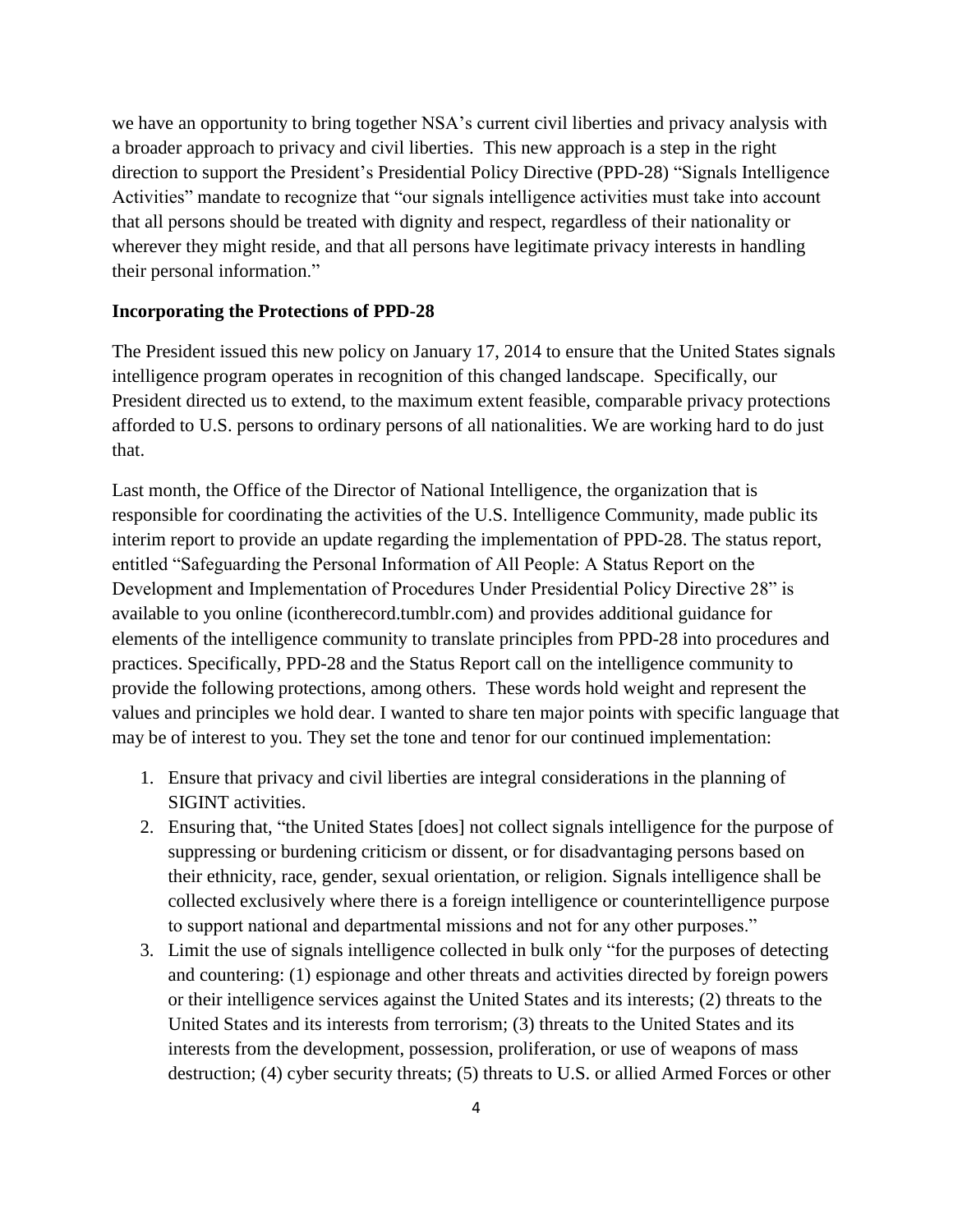U.S. or allied personnel; and (6) transnational criminal threats, including illicit finance and sanctions evasion related to the other purposes.´

- 4. Ensure that retention and dissemination standards for U.S. person information under E.O. 12333 are also applied, where feasible, to all personal information in signals intelligence, regardless of nationality.
- 5. Clarify that the intelligence community will not retain or disseminate information as "foreign intelligence" solely because the information relates to a foreign person.
- 6. Develop procedures to ensure that unevaluated SIGINT is not retained for more than five years, unless the DNI determines, after carefully evaluating appropriate civil liberties and privacy concerns, that continued retention is in the national security interests of the United States.
- 7. Reinforce and strengthen internal handling of privacy and civil liberties complaints.
- 8. Review training to ensure the workforce understands the responsibility to protect personal information, regardless of nationality. Successful completion of this training must be a prerequisite for accessing persona information in unevaluated SIGINT.
- 9. Develop oversight and compliance programs to ensure adherence to PPD-28 and agency procedures, which could include auditing and periodic reviews by appropriate oversight and compliance officials of the practices for protecting personal information contained in SIGINT and the agencies' compliance with those procedures.
- 10. Publicly release, to the extent consistent with classification requirements, the procedures developed pursuant to PPD-28.

Based on this very clear direction from the President of the United States, NSA is developing its "Supplemental Procedures for the Collection, Processing, Retention, and Dissemination of SIGINT Information and Data Containing Personal Information of Non-United States Persons.´ These set of rules will help us put into practice the principles of PPD-28. We are still working through some very detailed implementation to make sure we get them right. We owe them to the President and January, just a couple months from now. And, as part of our efforts to improve communications and transparency, we will make this implementation plan available to the public, including the international community. We hope they will be considered as steps toward building increased trust and confidence.

#### **The Civil Liberties and Privacy Assessment**

Implementing PPD-28's mandate is critical, but we are doing more. As NSA's first Civil Liberties and Privacy Officer, I am working to address a broader set of civil liberties and privacy interests. That is why I am testing a new civil liberties and privacy assessment process that expands NSA's views to include considerations of frameworks that the private sector and nonintelligence elements of government use to assess civil liberties and privacy. To make sure we get it right, we are testing this approach for a variety of mission activities and we hope to evolve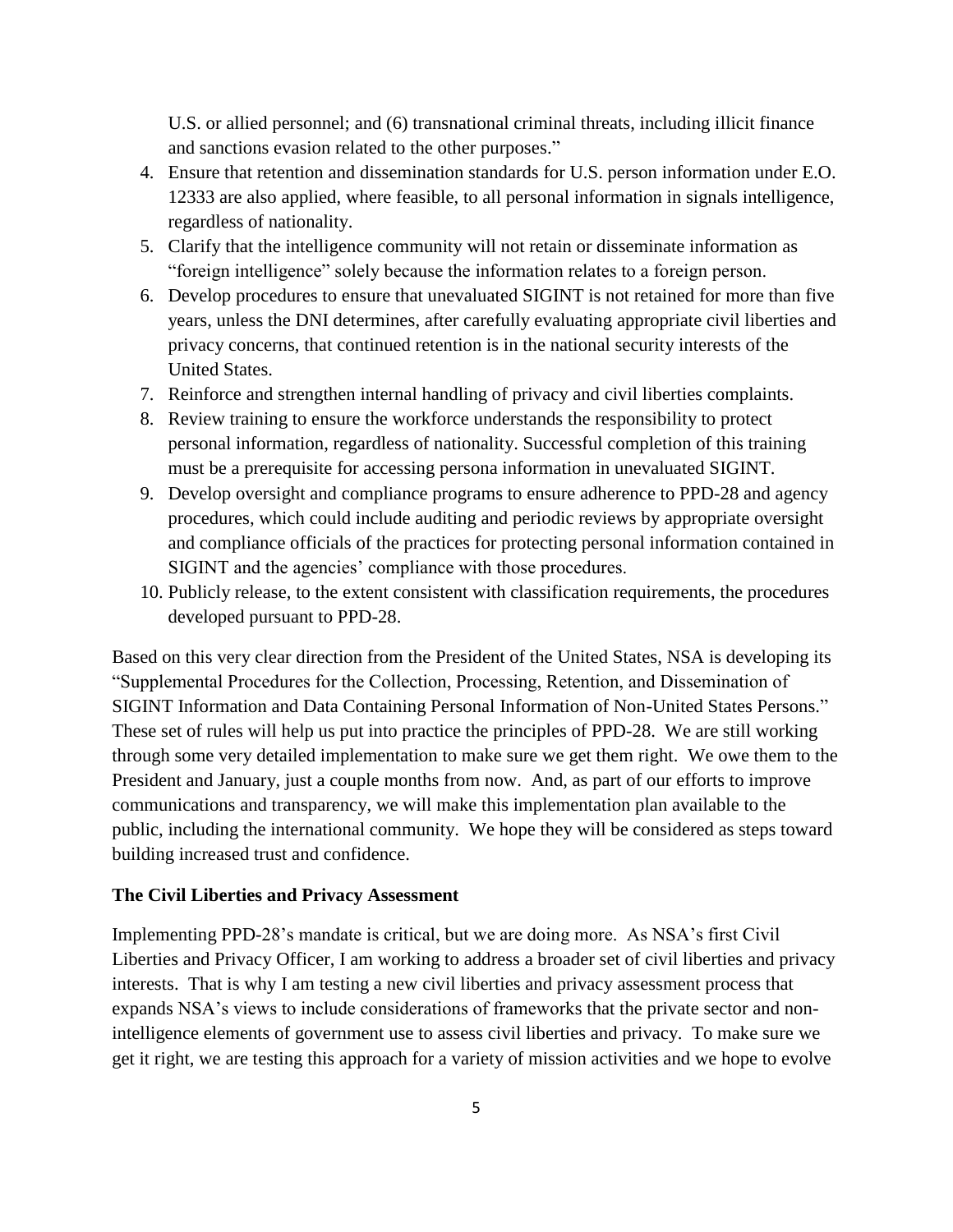to incorporate a more scientific approach to the assessments. We expect testing to continue during the next year.

For example, for the first time in its history, NSA is using the Fair Information Practice Principles (FIPPs) as a framework for considering civil liberties and privacy risks. The FIPPs have come in many variations over the last forty years, but they are commonly employed within the U.S. government as the following eight principles: transparency, individual participation, purpose specification, data minimization, use limitation, security, and accountability and auditing.

While the traditional NSA civil liberties and privacy questions center on the citizenship and location of NSA's foreign intelligence targets, as well as the collection techniques that will be employed to acquire a target's communications, FIPPs- related questions boil down to "follow the data." Data-centric perspectives mean privacy officials ask a different set of questions: What data is being collected and how will it be used? As we continue to test how we may adapt the FIPPs framework to NSA mission operations, we are beginning to ask additional questions that start with what data is being collected and for what specific purpose. Still in its early stages, we have designed an initial template and during the next year we will refine the questions and processes to ensure we are building a repeatable, meaningful, and helpful process to identify and mitigate civil liberties and privacy risks.

A critical part of the assessment process is to make sure we are not merely checking off boxes, but fundamentally weighing the risks associated with an activity to form a holistic value proposition. In essence, we are asking, "Should NSA conduct a given activity given its civil liberties and privacy risks?"

There are several broad civil liberties and privacy considerations that I think about when I consider new or existing programs at NSA, including: (1) how intrusive is the program to the individual (e.g., what type of data is being collected?), (2) how broad is the program (e.g., am I obtaining data about more people than my intended foreign intelligence target?), and (3) are the stated use and future uses appropriate given the type of data collected?

We ask questions to ensure that our protections evolve and adapt to this new landscape. As we consider how NSA conducts its mission to protect the country, we will continue to ask questions and provide safeguards to protect the legitimate civil liberties and privacy interests of ordinary individuals.

#### **Providing Greater Transparency**

In addition to evaluating specific activities internally for civil liberties and privacy, we recognize NSA must provide greater transparency to the public, including our international community. This is a central challenge for an Intelligence Agency – both at the individual level, and more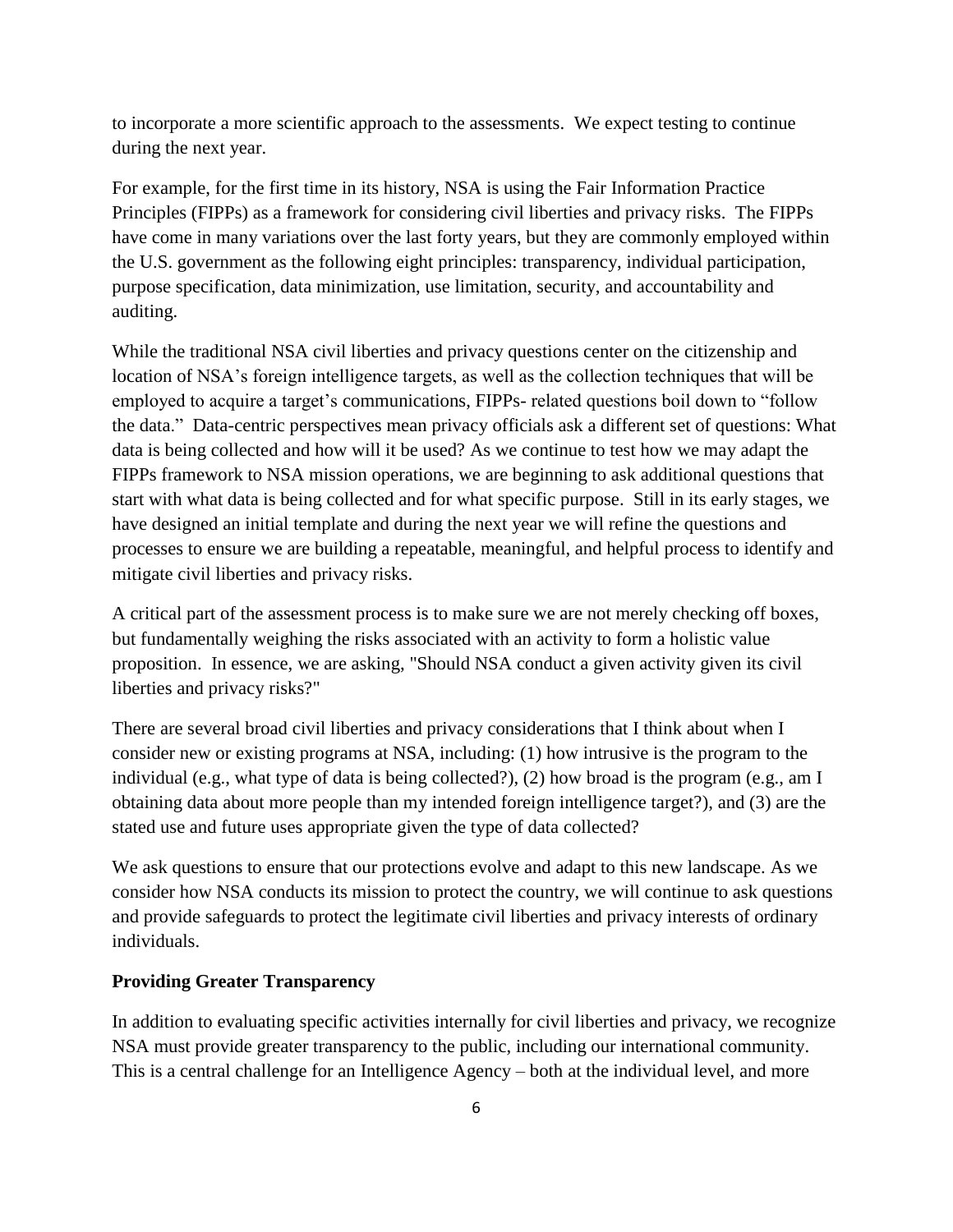broadly for public communications. I will continue to advocate for the individual through my systematic civil liberties and privacy assessment processes and through my continuing commitment to share information about NSA activities with the public.

Transparency generally means organizations should be as open as possible about their activities and notify individuals regarding collection, use, dissemination, and maintenance of personally identifiable information. NSA cannot provide the same level of information as in other parts of the government or private sector, because it risks losing access to foreign intelligence by tipping off adversaries. Instead, NSA provides a great deal of information to its overseers from all three branches of government.

Although NSA has the responsibility to maintain secrecy regarding many aspects of what we do, we are increasing our communications with the public. To date, I have published two reports based on specific NSA authorities using the FIPPs as the model for analysis of existing civil liberties and privacy protections. You may find the reports and other information on my NSA public website. I also meet with civil liberties and privacy experts in and out of government and overseers to better understand their concerns.

Recently, the Agency released more information into the public domain in response to specific requests and declassification of historical documents. NSA's senior leadership, including our Director, Admiral Mike Rogers, recognizes the need to inform the public about NSA's mission, effectiveness, and structure. We are doing so through public speaking engagements and discussions with academics and thought leaders, and we are similarly interested in conversations with the international community on these topics. Additional information has been shared with the public about laws, directives, authorities, and policies that govern NSA activities and associated compliance and oversight framework.

## **Blending the Art and Science of Privacy**

Part of the conversation I would like to have today is how we might consider how to advance the discussion and research regarding the protection of civil liberties and privacy. NSA has many technical experts, computer scientists and mathematicians. We would like to work with other agencies and outside privacy advocates to craft a privacy technology and research agenda that we can use to support NSA's efforts, as well for others with similar interests to consider.

Protecting privacy and civil liberties to date is more art than science. We have privacy policies that are written to cover a variety of technologies, but we generally do not have technologies that identify privacy risks.

In order to move such research forward, I believe we need a broad spectrum of expertise working together to truly understand policy, legal, technical, and ultimately ethical perspectives, both in the United States and among our allies. Today the science of privacy has made notable strides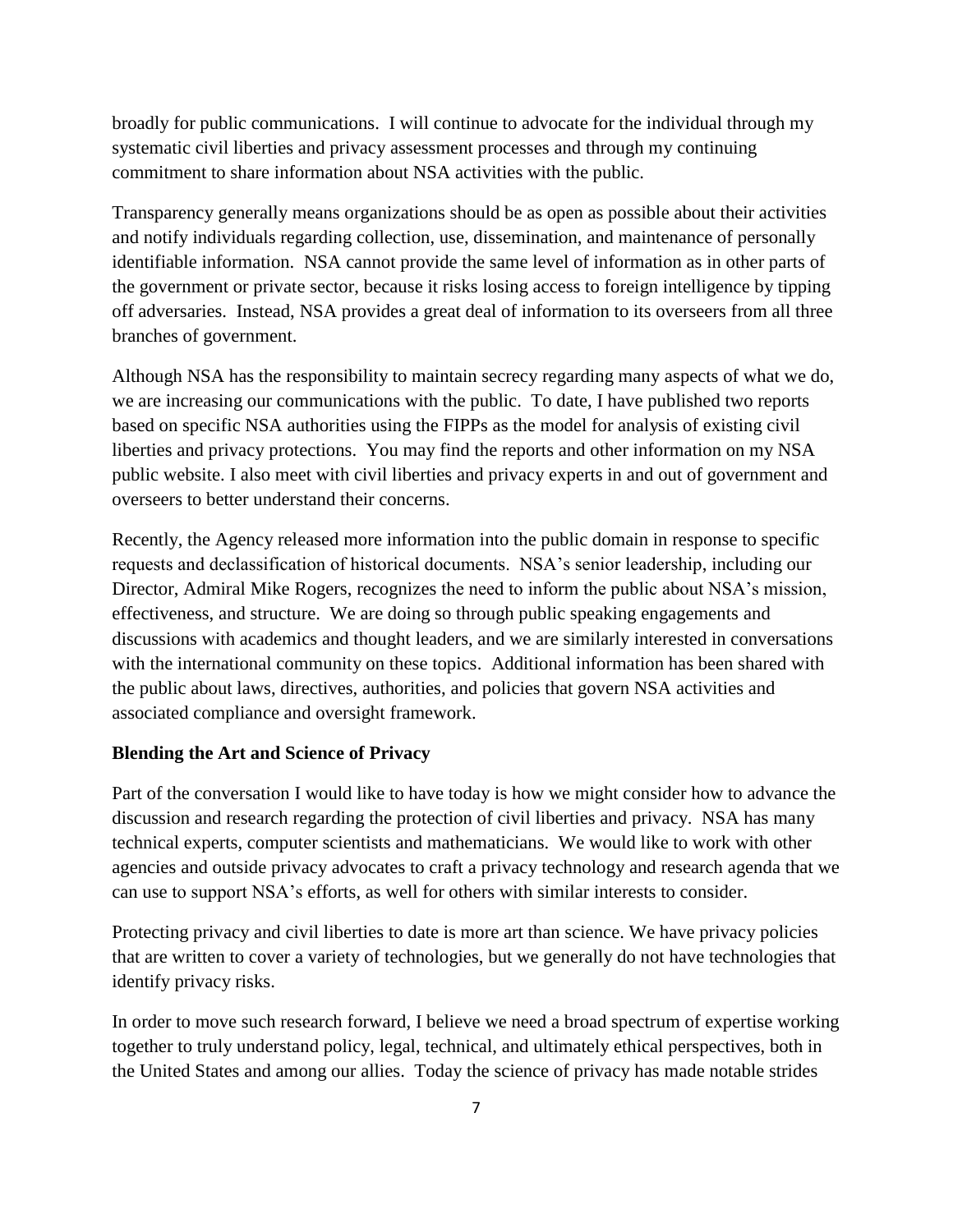that include developing technology and tools that promote privacy such as unique encryption capabilities, digital rights management, and trustworthy computing. Great work in the private sector and academia is also being developed on coding privacy policies such that technology supports only specific uses.

Civil liberties and privacy protections need to blend the art and science of privacy if we are going to harness the potential of technology and incorporate our core values in this Era of Big Data.

Yet despite significant progress, basic privacy principles, founded in a strong scientific basis, have proven elusive. If we can better understand what constitutes personal information and how such information is used, we believe it will be possible to help determine whether we can develop more practical approaches to evaluate the inherent privacy risk to the individual.

To that end, we are beginning to explore a scientific approach towards a true Responsible Use Framework. Our initial thoughts include development of five sequential building blocks:

- 1. **Categorize Personal Information.** As a first step, we would like to determine if it is possible to identify and categorize different possible types of personal information. For example, one category could include biographic information, such as a name or address. Another category could include biometric information. Yet another category could include contextual information about an individual, such as transactional information about an individual's activities. If we can understand these various categories, it may then be possible to identify relative risks and thus understand the privacy risk of given category of personal information. This would lay the groundwork from which follow-on work would build.
- **2. Categorize Uses of Personal Information.** Second, we would like to determine if it is possible to identify and categorize different types of uses of personal information. Similar to what I just discussed above, if it is possible to categorize basic uses of personal information, it may also be possible to identify relative risks of use and consequently, the risk of a particular type of use.
- 3. **Design a Process to Understand the Inherent Privacy Risk and Use of Personal Information.** Third, if it is possible to develop a categorization of both personal information and uses of the personal information, it should then be possible to develop a scientific process to assess risk. This process could evaluate the risk of the use of individual types of personal information for different purposes as well as aggregated uses of personal information.
- **4. Enhanced Privacy Impact Assessments**. These previous three building blocks in hand, it should be possible to apply the established methodology to develop repeatable and